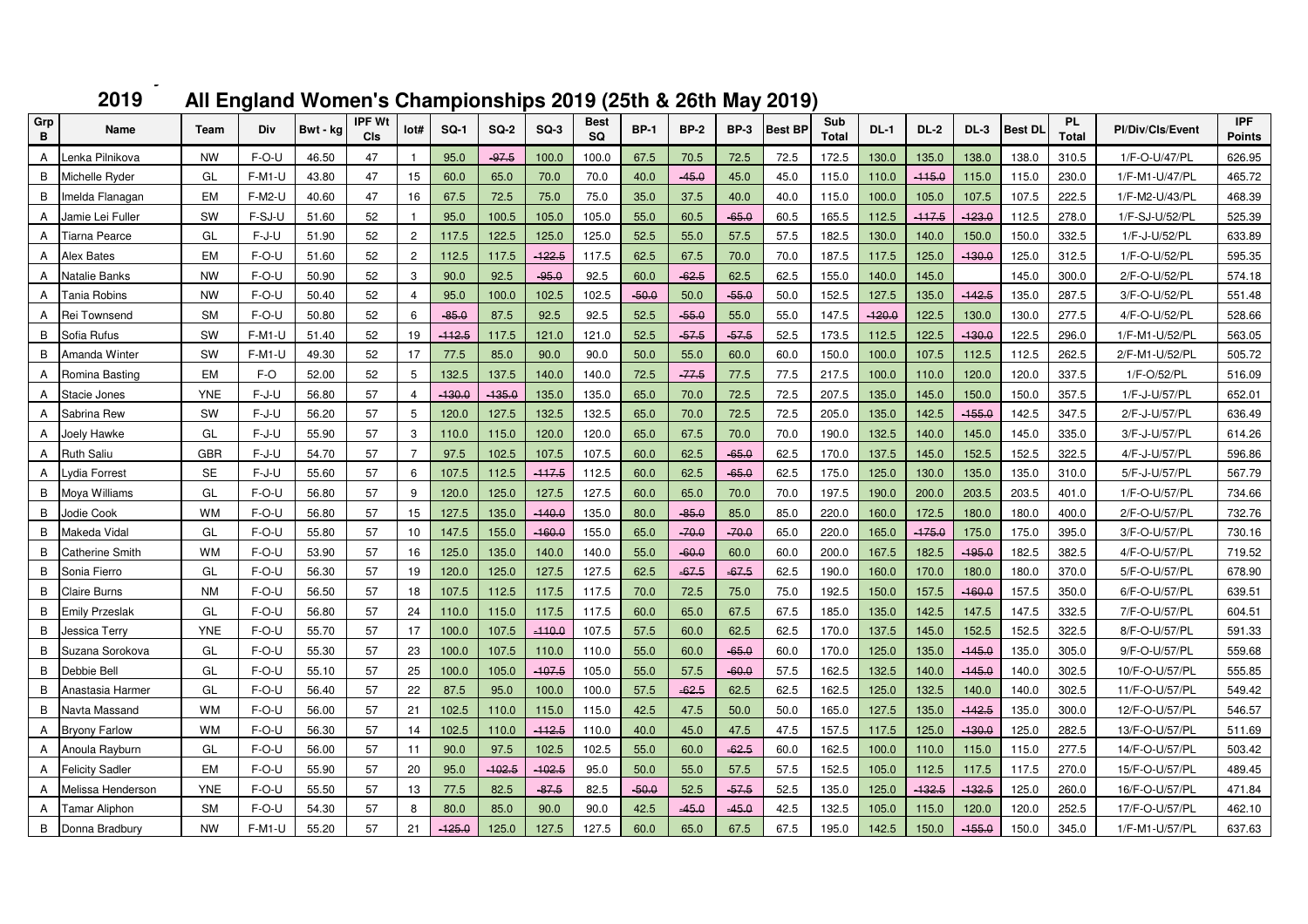| B              | Emma Drackford              | <b>SM</b>  | F-M1-U        | 56.20 | 57 | 20             | 115.0    | 120.0    | 125.5    | 125.5 | 52.5    | 57.5    | $-60.0$  | 57.5 | 183.0 | 117.5    | 122.5    | 127.5    | 127.5 | 310.5 | 2/F-M1-U/57/PL | 565.70 |
|----------------|-----------------------------|------------|---------------|-------|----|----------------|----------|----------|----------|-------|---------|---------|----------|------|-------|----------|----------|----------|-------|-------|----------------|--------|
| A              | Karenjeet Bains             | <b>WM</b>  | F-J-U         | 62.40 | 63 | 9              | 130.0    | $-135.0$ |          | 130.0 | 75.0    | 80.0    | $-82.5$  | 80.0 | 210.0 | 152.5    | $-160.0$ |          | 152.5 | 362.5 | 1/F-J-U/63/PL  | 631.07 |
| A              | Mollie Thorpe               | SW         | F-J-U         | 60.20 | 63 | 13             | 117.5    | 125.0    | 132.5    | 132.5 | 60.0    | 67.5    | $-70.0$  | 67.5 | 200.0 | 125.0    | 135.0    | 142.5    | 142.5 | 342.5 | 2/F-J-U/63/PL  | 605.66 |
| A              | Lizzie Hawkins              | <b>WM</b>  | F-J-U         | 61.00 | 63 | 11             | 107.5    | 115.0    | 120.0    | 120.0 | 55.0    | 60.0    | $-62.5$  | 60.0 | 180.0 | 125.0    | 132.5    | 140.0    | 140.0 | 320.0 | 3/F-J-U/63/PL  | 560.95 |
| A              | <b>Tamsin Ribton-Turner</b> | <b>SM</b>  | F-J-U         | 60.30 | 63 | 12             | 100.0    | 107.5    | 115.0    | 115.0 | 55.0    | 60.0    | 62.5     | 62.5 | 177.5 | 110.0    | 120.0    | 127.5    | 127.5 | 305.0 | 4/F-J-U/63/PL  | 536.61 |
| $\overline{A}$ | Luisa Vargas                | GL         | F-J-U         | 62.20 | 63 | 14             | 102.5    | 107.5    | 110.0    | 110.0 | 57.5    | 60.0    | $-62.5$  | 60.0 | 170.0 | 120.0    | 130.0    | 135.0    | 135.0 | 305.0 | 5/F-J-U/63/PL  | 528.95 |
| A              | Fern Wilson                 | <b>NM</b>  | F-J-U         | 62.10 | 63 | 8              | 90.0     | 97.5     | $-102.5$ | 97.5  | 55.0    | 57.5    | $-60.0$  | 57.5 | 155.0 | 100.0    | 107.5    | 112.5    | 112.5 | 267.5 | 6/F-J-U/63/PL  | 462.03 |
| B              | Moa Wikner                  | GL         | F-O-U         | 62.40 | 63 | 22             | 145.0    | $-150.0$ | 150.0    | 145.0 | 87.5    | 90.0    | $-92.5$  | 90.0 | 235.0 | 172.5    | 182.5    | $-187.5$ | 182.5 | 417.5 | 1/F-O-U/63/PL  | 729.50 |
| B              | <b>Grace Stilgoe</b>        | GL         | F-O-U         | 62.20 | 63 | 19             | $-145.0$ | 145.0    | 150.0    | 150.0 | $-77.5$ | 80.0    | 82.5     | 82.5 | 232.5 | 165.0    | 172.5    | $-177.5$ | 172.5 | 405.0 | 2/F-O-U/63/PL  | 708.26 |
| B              | Elspeth McLeod              | <b>YNE</b> | F-O-U         | 61.60 | 63 | 17             | 127.5    | 137.5    | $-140.0$ | 137.5 | 90.0    | $-97.5$ | $-101.0$ | 90.0 | 227.5 | $-140.0$ | 140.0    | 155.0    | 155.0 | 382.5 | 3/F-O-U/63/PL  | 671.11 |
| B              | Karen Lai                   | GL         | $F-O-U$       | 62.30 | 63 | 16             | 132.5    | 137.5    | $-142.5$ | 137.5 | 82.5    | 87.5    | 90.0     | 90.0 | 227.5 | 145.0    | 155.0    | $-160.0$ | 155.0 | 382.5 | 4/F-O-U/63/PL  | 667.39 |
| B              | Stephanie Pike              | <b>YNE</b> | $F-O-U$       | 60.30 | 63 | 8              | 125.0    | 130.0    | $-135.0$ | 130.0 | 67.5    | 70.0    | $-72.5$  | 70.0 | 200.0 | 180.0    | $-190.0$ | $-190.0$ | 180.0 | 380.0 | 5/F-O-U/63/PL  | 673.73 |
| B              | Sophie Hardy                | <b>NM</b>  | $F-O-U$       | 61.20 | 63 | $\overline{c}$ | 130.0    | $-135.0$ | 135.0    | 135.0 | 72.5    | 75.0    |          | 75.0 | 210.0 | 135.0    | 142.5    | 147.5    | 147.5 | 357.5 | 6/F-O-U/63/PL  | 628.01 |
| A              | Katie Gurden                | <b>EM</b>  | F-O-U         | 62.50 | 63 | $\overline{7}$ | 115.0    | 120.0    | 125.0    | 125.0 | 55.0    | 62.5    | 65.0     | 65.0 | 190.0 | 140.0    | 152.5    | $-155.0$ | 152.5 | 342.5 | 7/F-O-U/63/PL  | 594.83 |
| B              | <b>Kate Barnes</b>          | <b>EM</b>  | $F-O-U$       | 63.00 | 63 | $\mathbf{1}$   | 105.0    | $-107.5$ | 110.0    | 110.0 | 65.0    | 67.5    | $-70.0$  | 67.5 | 177.5 | 157.5    | 160.0    | 165.0    | 165.0 | 342.5 | 8/F-O-U/63/PL  | 592.59 |
| B              | Laura Howlett               | EM         | F-O-U         | 61.60 | 63 | 18             | 100.0    | 107.5    | 112.5    | 112.5 | 60.0    | 62.5    | 65.0     | 65.0 | 177.5 | 150.0    | $-155.0$ | $-155.0$ | 150.0 | 327.5 | 9/F-O-U/63/PL  | 571.90 |
| $\mathsf{A}$   | Ana Rubio Denniss           | GL         | F-O-U         | 62.10 | 63 | 6              | $-115.0$ | 117.5    | 120.0    | 120.0 | 62.5    | 65.0    | $-67.5$  | 65.0 | 185.0 | 132.5    | 137.5    | 142.5    | 142.5 | 327.5 | 10/F-O-U/63/PL | 569.72 |
| A              | <b>Alice Coates</b>         | <b>YNE</b> | F-O-U         | 61.50 | 63 | 4              | 100.0    | 107.5    | 112.5    | 112.5 | 52.5    | 57.5    | 60.0     | 60.0 | 172.5 | 125.0    | 132.5    | 140.0    | 140.0 | 312.5 | 11/F-O-U/63/PL | 545.25 |
| $\mathsf{A}$   | Laura Battersby             | <b>NM</b>  | $F-O-U$       | 62.30 | 63 | 3              | 95.0     | $-100.0$ | 100.0    | 100.0 | 60.0    | $-62.5$ | 62.5     | 62.5 | 162.5 | 140.0    | 150.0    | $-155.0$ | 150.0 | 312.5 | 12/F-O-U/63/PL | 541.99 |
| A              | <b>Terezia Borcsok</b>      | <b>WM</b>  | $F-O-U$       | 62.80 | 63 | 5              | 110.0    | 115.0    | 120.0    | 120.0 | 50.0    | 55.0    | $-57.5$  | 55.0 | 175.0 | 122.5    | 130.0    | 137.5    | 137.5 | 312.5 | 13/F-O-U/63/PL | 540.00 |
| A              | Samantha Henderson          | EM         | F-O-U         | 61.30 | 63 | 12             | 105.0    | 110.0    | $-115.0$ | 110.0 | 60.0    | 62.5    | 65.0     | 65.0 | 175.0 | 120.0    | 125.0    | 130.0    | 130.0 | 305.0 | 14/F-O-U/63/PL | 532.51 |
| A              | Nicola Day                  | <b>EM</b>  | $F-O-U$       | 61.90 | 63 | $\overline{c}$ | 100.0    | 107.5    | $-112.5$ | 107.5 | 60.0    | 65.0    | 67.5     | 67.5 | 175.0 | 122.5    | 130.0    | $-137.5$ | 130.0 | 305.0 | 15/F-O-U/63/PL | 530.12 |
| A              | Nasreen Ahmed               | <b>WM</b>  | $F-O-U$       | 61.50 | 63 | 15             | 107.5    | $-112.5$ | $-112.5$ | 107.5 | 50.0    | $-55.0$ | 55.0     | 55.0 | 162.5 | 127.5    | 137.5    | $-142.5$ | 137.5 | 300.0 | 16/F-O-U/63/PL | 522.68 |
| A              | Jana Civelova               | GL         | $F-O-U$       | 62.60 | 63 | 20             | 100.0    | 105.0    | $-110.0$ | 105.0 | 47.5    | 50.0    | $-52.5$  | 50.0 | 155.0 | 127.5    | $-130.0$ | $-130.0$ | 127.5 | 282.5 | 17/F-O-U/63/PL | 487.21 |
| B              | Maddie Zitman               | <b>YNE</b> | $F-M1-U$      | 61.70 | 63 | 61.7           | 105.0    | $-110.0$ | $-110.0$ | 105.0 | $-60.0$ | 60.0    | $-62.5$  | 60.0 | 165.0 | 110.0    | 120.0    | 130.0    | 130.0 | 295.0 | 1/F-M1-U/63/PL | 512.89 |
| B              | Libby Brinkler              | <b>EM</b>  | $F-M1-U$      | 61.40 | 63 | 23             | 85.0     | $-92.5$  | $-95.0$  | 85.0  | 52.5    | 57.5    | 60.0     | 60.0 | 145.0 | 105.0    | 112.5    | 120.0    | 120.0 | 265.0 | 2/F-M1-U/63/PL | 459.80 |
| B              | Alison Jones                | GL         | <b>F-M2-U</b> | 62.20 | 63 | 25             | $-97.5$  | 97.5     | $-102.5$ | 97.5  | 55.0    | $-57.5$ |          | 55.0 | 152.5 | 120.0    | 130.0    | 137.5    | 137.5 | 290.0 | 1/F-M2-U/63/PL | 502.05 |
| B              | <b>Tree Grennan</b>         | <b>YNE</b> | F-M2-U        | 59.40 | 63 | 27             | 72.5     | $-77.5$  | 77.5     | 77.5  | 40.0    | $-45.0$ | $-45.0$  | 40.0 | 117.5 | 92.5     | 102.5    | $-107.5$ | 102.5 | 220.0 | 2/F-M2-U/63/PL | 383.55 |
| B              | Mona Smith                  | <b>SM</b>  | <b>F-M2-U</b> | 62.20 | 63 | 26             | 70.0     | 75.0     | $-77.5$  | 75.0  | 42.5    | $-45.0$ | $-45.0$  | 42.5 | 117.5 | 95.0     | 100.0    | $-107.5$ | 100.0 | 217.5 | 3/F-M2-U/63/PL | 372.05 |
| B              | ucy Hart                    | <b>SM</b>  | F-O           | 60.40 | 63 | 10             | 155.0    | 162.5    | 167.5    | 167.5 | 77.5    | 82.5    | 85.0     | 85.0 | 252.5 | 150.0    | $-160.0$ | 160.0    | 160.0 | 412.5 | 1/F-O/63/PL    | 569.52 |
| B              | Galit Goldshmid             | <b>SM</b>  | $F-M1$        | 61.00 | 63 | 24             | 142.5    | $-147.5$ | 147.5    | 147.5 | $-90.0$ | 90.0    | $-95.0$  | 90.0 | 237.5 | 157.5    | 165.0    | $-170.0$ | 165.0 | 402.5 | 1/F-M1/63/PL   | 555.98 |
| A              | Daniella Chester            | SW         | F-SJ-U        | 67.60 | 72 |                | 77.5     | 85.0     | 90.0     | 90.0  | 47.5    | 52.5    | 57.5     | 57.5 | 147.5 | 95.0     | 105.0    | 115.0    | 115.0 | 262.5 | 1/F-SJ-U/72/PL | 437.29 |
| B              | Sophia Ellis                | GL         | F-J-U         | 71.40 | 72 | 6              | 127.5    | 135.0    | 142.5    | 142.5 | 90.0    | 97.5    | $-100.0$ | 97.5 | 240.0 | 182.5    | 192.5    | 0.0      | 192.5 | 432.5 | 1/F-J-U/72/PL  | 708.79 |
| B              | Sian Arterton               | EM         | F-J-U         | 71.00 | 72 | 3              | 145.0    | 152.5    | 155.0    | 155.0 | 80.0    | $-85.0$ | $-85.0$  | 80.0 | 235.0 | 147.5    | 155.0    | $-160.0$ | 155.0 | 390.0 | 2/F-J-U/72/PI  | 640.18 |
| B              | Jess Bagdonas               | GL         | $F-J-U$       | 71.10 | 72 |                | 115.0    | 125.0    | 135.0    | 125.0 | 62.5    | 67.5    | $-70.0$  | 67.5 | 192.5 | 145.0    | 157.5    | $-165.0$ | 157.5 | 350.0 | 3/F-J-U/72/PI  | 573.54 |
| A              | <b>Lily Erskine</b>         | <b>EM</b>  | $F-J-U$       | 66.30 | 72 | $\overline{c}$ | 110.0    | 115.0    | 120.0    | 120.0 | 62.5    | 67.5    | $-70.0$  | 67.5 | 187.5 | 135.0    | 142.5    | 147.5    | 147.5 | 335.0 | 5/F-J-U/72/PI  | 565.81 |
| A              | <b>Chloe Bartum</b>         | EM         | F-J-U         | 71.00 | 72 | 5              | 117.5    | 125.0    | 132.5    | 132.5 | 60.0    | 65.0    | 70.0     | 70.0 | 202.5 | 125.0    | 135.0    | 140.0    | 140.0 | 342.5 | 4/F-J-U/72/PI  | 561.46 |
|                | <b>B</b> Sheri Miles        | <b>SE</b>  | $F-O-U$       | 71.70 | 72 | 18             | 142.5    | 152.5    | 155.0    | 155.0 | 87.5    | 90.0    | $-95.0$  | 90.0 | 245.0 | 185.0    | 200.0    | 205.0    | 205.0 | 450.0 | 1/F-O-U/72/PL  | 736.26 |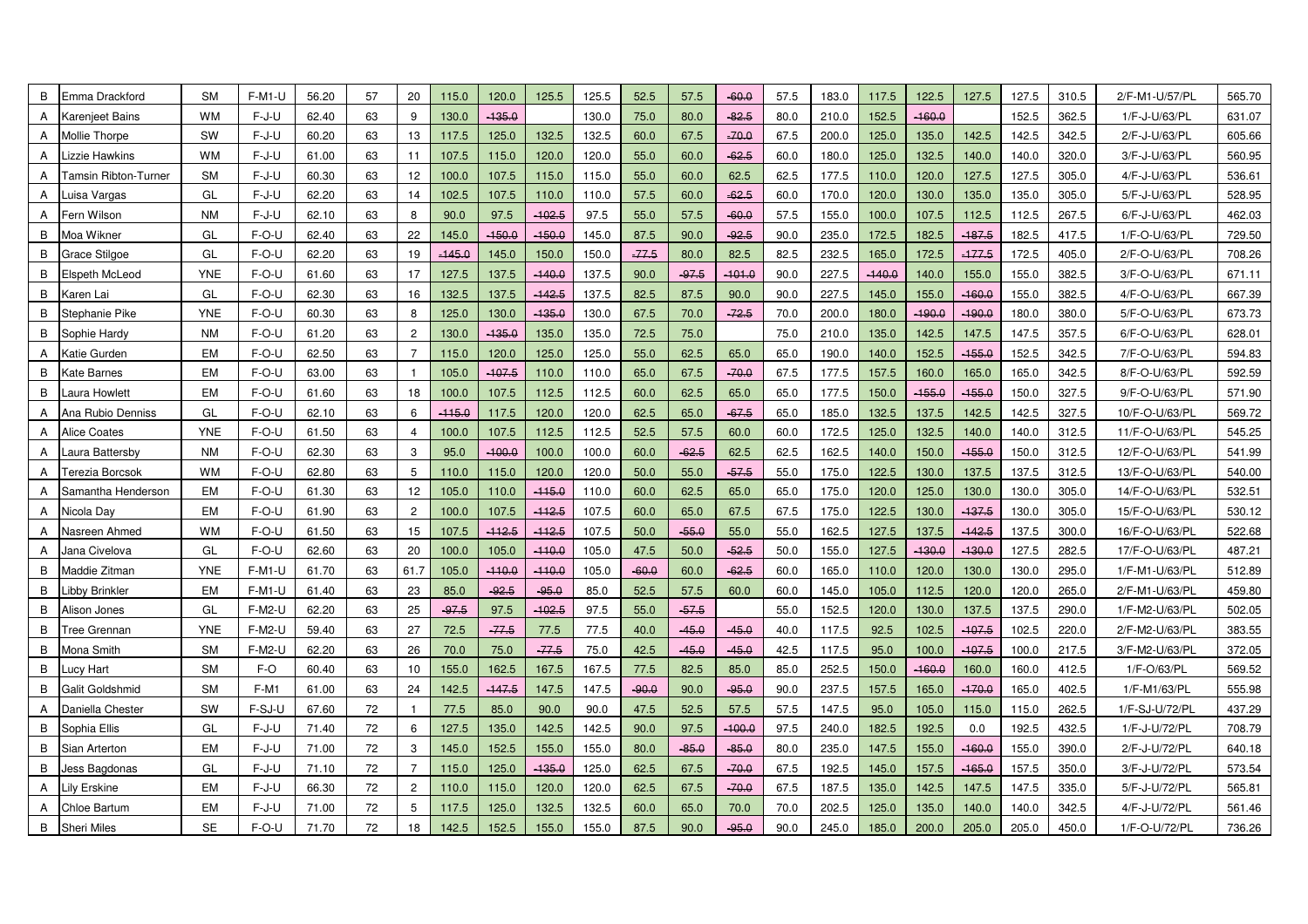| B | <b>Emily Greenway</b>  | SW         | $F-O-U$  | 71.30 | 72 | 3                       | 165.0    | 172.5    | $-175.0$ | 172.5 | 75.0    | 77.5    | $-80.0$ | 77.5 | 250.0 | 170.0 | 182.5    | $-187.5$ | 182.5 | 432.5 | 2/F-O-U/72/PL  | 709.24 |
|---|------------------------|------------|----------|-------|----|-------------------------|----------|----------|----------|-------|---------|---------|---------|------|-------|-------|----------|----------|-------|-------|----------------|--------|
| B | Sophie Culshaw         | EM         | $F-O-U$  | 71.10 | 72 | 20                      | 165.0    | 170.0    | 172.5    | 172.5 | 80.0    | 82.5    | 85.0    | 85.0 | 257.5 | 157.5 | 165.0    | 172.5    | 172.5 | 430.0 | 3/F-O-U/72/PL  | 706.02 |
| B | Rosie Howard           | <b>YNE</b> | $F-O-U$  | 71.50 | 72 |                         | 130.0    | 137.5    | 142.5    | 142.5 | 75.0    | 80.0    | $-82.5$ | 80.0 | 222.5 | 182.5 | 195.0    | 203.0    | 203.0 | 425.5 | 4/F-O-U/72/PL  | 696.77 |
| B | Rachel Bradish         | <b>YNE</b> | F-O-U    | 70.40 | 72 | $\overline{c}$          | 145.0    | $-152.5$ | $-152.5$ | 145.0 | $-80.0$ | 85.0    | $-90.0$ | 85.0 | 230.0 | 170.0 | 180.0    | 185.0    | 185.0 | 415.0 | 5/F-O-U/72/PL  | 684.27 |
| B | <b>Florence Walton</b> | <b>SE</b>  | $F-O-U$  | 70.20 | 72 | 21                      | 152.5    | $-160.0$ | 160.0    | 160.0 | 77.5    | 82.5    | 87.5    | 87.5 | 247.5 | 155.0 | 165.0    | 170.0    | 165.0 | 412.5 | 6/F-O-U/72/PL  | 681.00 |
| В | <b>Emily Williams</b>  | GL         | $F-O-U$  | 71.40 | 72 | 8                       | 147.5    | 157.5    | $-165.0$ | 157.5 | 65.0    | 70.0    | $-75.0$ | 70.0 | 227.5 | 150.0 | 162.5    | $-172.5$ | 162.5 | 390.0 | 7/F-O-U/72/PL  | 638.57 |
| Α | <b>Abigail Simmons</b> | SW         | $F-O-U$  | 68.50 | 72 | $\overline{\mathbf{4}}$ | 125.0    | 132.5    | 137.5    | 137.5 | 70.0    | 75.0    | $-80.0$ | 75.0 | 212.5 | 150.0 | 160.0    | 167.5    | 167.5 | 380.0 | 8/F-O-U/72/PL  | 633.79 |
| B | <b>Lucy Glover</b>     | GL         | $F-O-U$  | 72.00 | 72 | 7                       | 137.5    | 142.5    | $-145.0$ | 142.5 | 80.0    | 82.5    | $-85.0$ | 82.5 | 225.0 | 147.5 | 152.5    | $-160.0$ | 152.5 | 377.5 | 9/F-O-U/72/PL  | 615.64 |
| A | Lianne Brook           | <b>WM</b>  | F-O-U    | 69.80 | 72 | 5                       | 122.5    | 130.0    | 135.0    | 135.0 | 67.5    | 72.5    | 75.0    | 75.0 | 210.0 | 142.5 | 145.0    | 157.5    | 157.5 | 367.5 | 10/F-O-U/72/PL | 607.48 |
| A | <b>Bea Wright</b>      | SW         | $F-O-U$  | 67.50 | 72 | 11                      | 120.0    | $-125.0$ | $-127.5$ | 120.0 | 72.5    | $-75.0$ | 75.0    | 75.0 | 195.0 | 142.5 | 147.5    | $-152.5$ | 147.5 | 342.5 | 11/F-O-U/72/PL | 574.09 |
| A | <b>Kenlyn Stewart</b>  | GL         | F-O-U    | 72.00 | 72 | 15                      | 112.5    | 117.5    | 122.5    | 122.5 | 60.0    | 65.0    | $-67.5$ | 65.0 | 187.5 | 140.0 | $-150.0$ | 150.0    | 150.0 | 337.5 | 12/F-O-U/72/PL | 549.87 |
|   | A Shannon Rigler       | <b>SM</b>  | $F-O-U$  | 68.50 | 72 | 6                       | 112.5    | $-117.5$ | $-117.5$ | 112.5 | 57.5    | $-62.5$ | $-62.5$ | 57.5 | 170.0 | 140.0 | 147.5    | 155.0    | 155.0 | 325.0 | 14/F-O-U/72/PL | 540.73 |
|   | A Amy-Rose Deffley     | <b>WM</b>  | $F-O-U$  | 71.20 | 72 | 19                      | 120.0    | $-125.0$ | 125.0    | 125.0 | $-55.0$ | 57.5    | 60.0    | 60.0 | 185.0 | 145.0 | $-160.0$ | $-160.0$ | 145.0 | 330.0 | 13/F-O-U/72/PL | 540.10 |
| A | Rachael Atkinson       | <b>YNE</b> | $F-O-U$  | 67.30 | 72 | 13                      | 85.0     | $-95.0$  | $-102.5$ | 85.0  | 65.0    | 70.0    | 72.5    | 72.5 | 157.5 | 127.5 | 142.5    | 150.0    | 150.0 | 307.5 | 16/F-O-U/72/PL | 515.01 |
| A | Samantha Cadman        | <b>YNE</b> | F-O-U    | 71.30 | 72 | 10                      | $-95.0$  | 95.0     | 100.0    | 100.0 | 65.0    | 70.0    | $-75.0$ | 70.0 | 170.0 | 130.0 | 140.0    | $-145.0$ | 140.0 | 310.0 | 15/F-O-U/72/PL | 506.71 |
| A | <b>Lottie Hall</b>     | EM         | $F-O-U$  | 71.40 | 72 | 12                      | 115.0    | $-122.5$ | $-122.5$ | 115.0 | 52.5    | 57.5    | $-60.0$ | 57.5 | 172.5 | 127.5 | $-132.5$ | $-132.5$ | 127.5 | 300.0 | 17/F-O-U/72/PL | 489.89 |
| A | <b>Maudie Fraser</b>   | GL         | F-O-U    | 63.30 | 72 | 14                      | $-95.0$  | 95.0     | $-100.0$ | 95.0  | 55.0    | $-57.5$ | 57.5    | 57.5 | 152.5 | 110.0 | 117.5    | $-120.0$ | 117.5 | 270.0 | 18/F-O-U/72/PL | 462.66 |
| В | Emma Taylor            | <b>YNE</b> | $F-M1-U$ | 70.70 | 72 | 21                      | $-115.0$ | 120.0    | 130.0    | 130.0 | 65.0    | $-67.5$ | 67.5    | 67.5 | 197.5 | 160.0 | 170.0    | $-175.0$ | 170.0 | 367.5 | 1/F-M1-U/72/PL | 604.02 |
| A | Nicola Gregan          | SE         | $F-M1-U$ | 71.30 | 72 | 15                      | $-110.0$ | 110.0    | 117.5    | 117.5 | 70.0    | $-72.5$ | $-72.5$ | 70.0 | 187.5 | 125.0 | 132.5    | $-140.0$ | 132.5 | 320.0 | 2/F-M1-U/72/PL | 523.24 |
| A | Ajanta Hilton          | EM         | $F-M1-U$ | 71.00 | 72 | 18                      | 110.0    | $-117.5$ | 120.0    | 120.0 | 57.5    | 60.0    | $-62.5$ | 60.0 | 180.0 | 127.5 | 132.5    | $-140.0$ | 132.5 | 312.5 | 3/F-M1-U/72/PL | 511.74 |
| A | Nicola Harding         | EM         | $F-M1-U$ | 71.10 | 72 | 17                      | 110.0    | 117.5    | 120.0    | 117.5 | 57.5    | 60.0    | 65.0    | 65.0 | 182.5 | 120.0 | 125.0    | $-130.0$ | 125.0 | 307.5 | 4/F-M1-U/72/PL | 503.16 |
| A | Paula Gentle           | EM         | F-M1-U   | 66.70 | 72 | 19                      | 105.0    | 110.0    | $-115.0$ | 110.0 | 52.5    | 55.0    | $-57.5$ | 55.0 | 165.0 | 130.0 | 140.0    | $-145.0$ | 140.0 | 305.0 | 5/F-M1-U/72/PL | 512.72 |
| A | <b>Bev Carder</b>      | <b>SM</b>  | $F-M1-U$ | 70.50 | 72 | 16                      | 90.0     | 97.5     | 102.5    | 102.5 | 50.0    | 55.0    | $-60.0$ | 55.0 | 157.5 | 115.0 | 122.5    | 125.0    | 125.0 | 282.5 | 6/F-M1-U/72/PL | 463.34 |
| A | <b>Rita Shergold</b>   | <b>SM</b>  | F-M2-U   | 68.20 | 72 | 22                      | 95.0     | $-105.0$ | 105.0    | 105.0 | 65.0    | 70.0    | $-72.5$ | 70.0 | 175.0 | 100.0 | 110.0    | 120.0    | 120.0 | 295.0 | 1/F-M2-U/72/PL | 490.87 |
| A | <b>Caroline Calver</b> | EM         | $F-M3-U$ | 71.00 | 72 | 23                      | 85.0     | 92.5     | $-97.5$  | 92.5  | 42.5    | 47.5    | $-50.0$ | 47.5 | 140.0 | 115.0 | 120.0    | 125.0    | 125.0 | 265.0 | 1/F-M3-U/72/PL | 433.02 |
| В | Ana Rojo-Echeburua     | <b>SE</b>  | F-O      | 68.80 | 72 | 17                      | $-145.0$ | 145.0    | 152.5    | 152.5 | 77.5    | 82.5    | 87.5    | 87.5 | 240.0 | 150.0 | 160.0    | 165.0    | 165.0 | 405.0 | 1/F-O/72/PL    | 532.81 |
| B | <b>Drew Fackrell</b>   | SW         | F-J-U    | 82.80 | 84 | 9                       | 147.5    | 155.0    | 160.0    | 160.0 | 72.5    | 77.5    | $-80.0$ | 77.5 | 237.5 | 155.0 | $-165.0$ | $-165.0$ | 155.0 | 392.5 | 1/F-J-U/84/PL  | 603.35 |
| B | Olivia Bullis          | <b>SE</b>  | F-J-U    | 80.50 | 84 | 11                      | 110.0    | 117.5    | 125.0    | 125.0 | 62.5    | 67.5    | 70.0    | 70.0 | 195.0 | 160.0 | 170.0    | 175.0    | 175.0 | 370.0 | 2/F-J-U/84/PL  | 575.56 |
| В | Diana Eleuterio        | GL         | F-J-U    | 81.80 | 84 | 10                      | 130.0    | 135.0    | $-140.0$ | 135.0 | 65.0    | $-67.5$ | $-67.5$ | 65.0 | 200.0 | 142.5 | 152.5    | 160.0    | 160.0 | 360.0 | 3/F-J-U/84/PL  | 556.52 |
| A | Nicola Stimpson        | <b>SM</b>  | $F-O-U$  | 83.50 | 84 | 9                       | 162.5    | 175.0    | 180.0    | 180.0 | 65.0    | 75.0    | 80.0    | 80.0 | 260.0 | 160.0 | 170.0    | 175.0    | 175.0 | 435.0 | 1/F-O-U/84/PL  | 665.75 |
| A | Sarah Corbett          | <b>YNE</b> | $F-O-U$  | 74.80 | 84 | $\overline{\mathbf{4}}$ | 130.0    | $-137.5$ | 137.5    | 137.5 | 70.0    | $-75.0$ | $-75.0$ | 70.0 | 207.5 | 165.0 | $-175.0$ | $-175.0$ | 165.0 | 372.5 | 2/F-O-U/84/PL  | 597.46 |
| A | Susy Pyzer-Knapp       | EM         | $F-O-U$  | 81.70 | 84 |                         | 130.0    | 137.5    | 142.5    | 142.5 | 62.5    | 67.5    | $-70.0$ | 67.5 | 210.0 | 160.0 | $-170.0$ | 170.0    | 160.0 | 370.0 | 3/F-O-U/84/PL  | 572.13 |
| A | Mariam Mahmoud         | GL         | $F-O-U$  | 80.30 | 84 | 10                      | 120.0    | 130.0    | 132.5    | 132.5 | $-67.5$ | 70.0    | 72.5    | 72.5 | 205.0 | 140.0 | 152.5    | 155.0    | 155.0 | 360.0 | 4/F-O-U/84/PL  | 560.66 |
| A | Maria Papadelli        | GL         | F-O-U    | 75.20 | 84 | 5                       | 102.5    | 110.0    | 115.0    | 115.0 | 55.0    | 60.0    | $-62.5$ | 60.0 | 175.0 | 127.5 | 135.0    | 142.5    | 142.5 | 317.5 | 5/F-O-U/84/PL  | 507.85 |
| A | <b>Matilda Curtis</b>  | GL         | $F-O-U$  | 81.60 | 84 | 6                       | $-120.0$ | 120.0    | $-127.5$ | 120.0 | 52.5    | 55.0    | $-57.5$ | 55.0 | 175.0 | 137.5 | $-147.5$ | $-147.5$ | 137.5 | 312.5 | 6/F-O-U/84/PL  | 484.14 |
| A | <b>Becky Hill</b>      | EM         | $F-O-U$  | 81.70 | 84 |                         | $-115.0$ | 115.0    | 120.0    | 120.0 | $-52.5$ | 55.0    | $-57.5$ | 55.0 | 175.0 | 125.0 | 130.0    | 135.0    | 135.0 | 310.0 | 7/F-O-U/84/PL  | 480.08 |
| B | Lucy Hyde              | <b>SE</b>  | $F-M1-U$ | 82.00 | 84 | 28                      | 110.0    | 117.5    | 122.5    | 122.5 | 82.5    | $-87.5$ | $-87.5$ | 82.5 | 205.0 | 140.0 | 150.0    | 155.0    | 155.0 | 360.0 | 1/F-M1-U/84/PL | 555.98 |
|   | <b>B</b> Sarah Marsden | EM         | $F-M1-U$ | 82.90 | 84 | 25                      | $-122.5$ | 125.0    | 132.5    | 132.5 | 67.5    | 72.5    | $-77.5$ | 72.5 | 205.0 | 130.0 | 142.5    | $-152.5$ | 142.5 | 347.5 | 2/F-M1-U/84/PL | 534.55 |